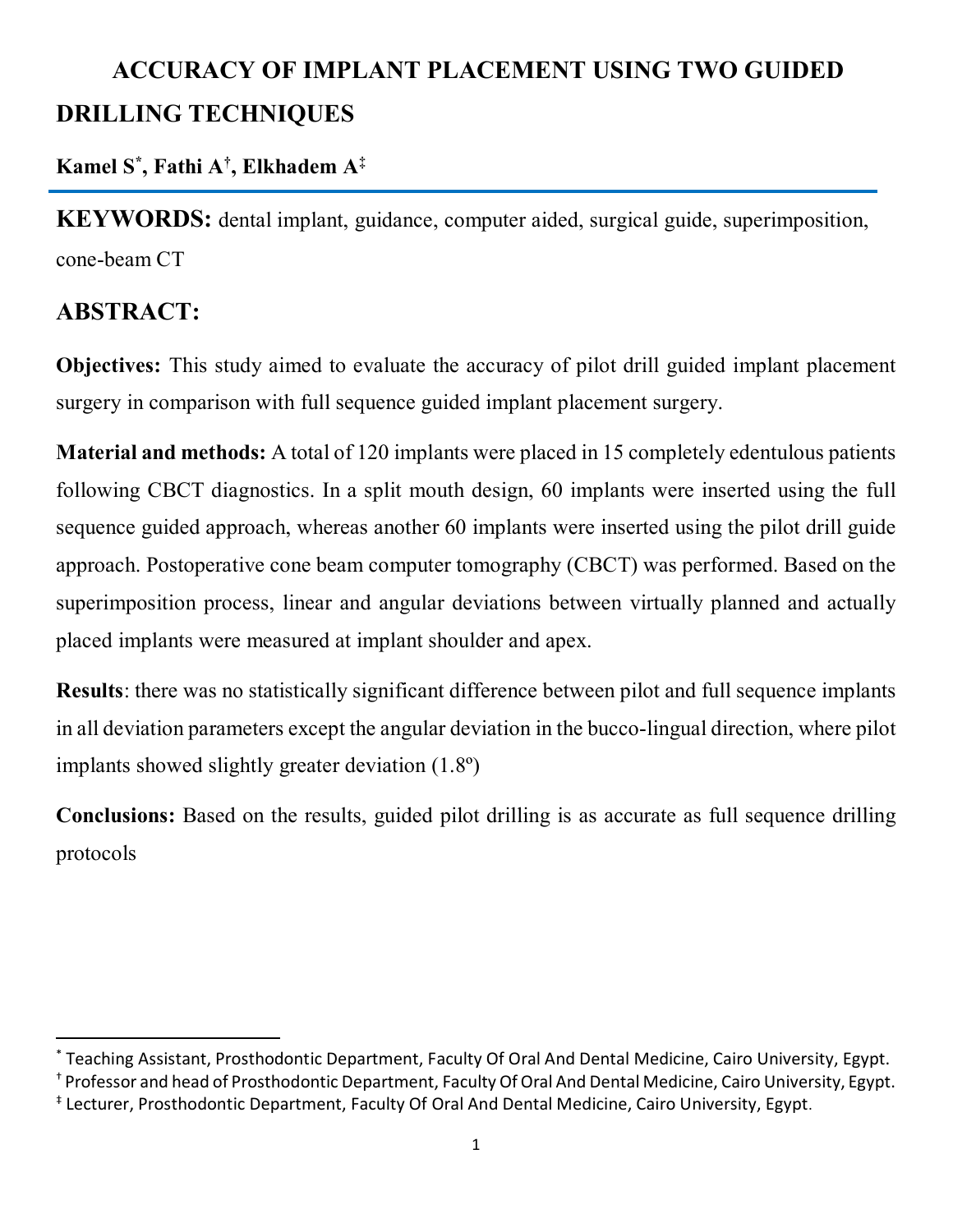## **INTRODUCTION**

The primary objective of implant placement is to support prosthetic restorations that rehabilitate the patients to proper oral form, function, and aesthetics<sup>1</sup>. Since correct implant placement is a technique-sensitive process, it is conjugated with various diagnostic and guidance procedures<sup>2</sup>.

The introduction of computer-based guided implant surgery has been an important development in implant dentistry<sup>3</sup>. Guided implant surgery makes it possible to transfer the planned threedimensional position of the implant from the computer software to the surgical site. As such, the restoration can be fabricated prior to surgery and even placed into the patient's mouth immediately after surgery<sup>4-7</sup>Besides an improved prosthetic planning, it as well allows safe and precise implant positioning in relation to the vital anatomical structures such as the maxillary sinus, the mandibular canal and the mental foramen. The surgical intervention became fast, minimally invasive and more predictable $8-12$ .

The computer guided surgery can be limited to the pilot drilling or partial sections of the osteotomy or to the final implant placement. Especially in situations with limited mouth opening or restricted interocclusal distance, surgical guides may interfere with effective use of the drills in the posterior jaws segments and therefore, the templates may be used only for the initial steps of osteotomy preparation. However, this can adversely affect the accuracy<sup>13</sup>.

Very limited studies<sup>13</sup> reporting the accuracy of pilot drill guided implant placement protocol in comparison with full guided implant placement protocol. The purpose of this study was to evaluate the linear and angular deviation between the virtual and the actual implant positions for implants inserted using single drill versus full sequence surgical guide.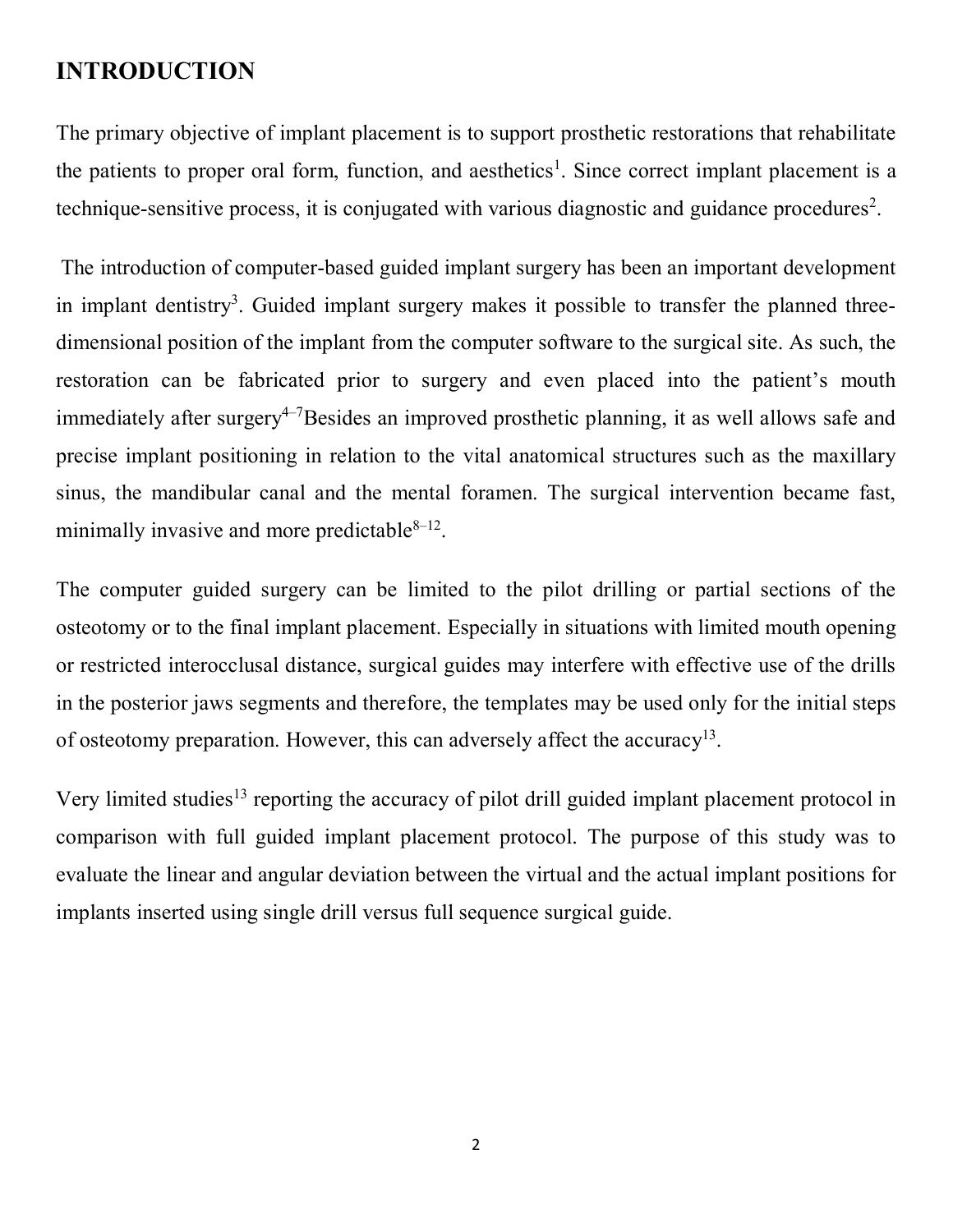## **MATERIAL AND METHODS**

#### *Patients selection:*

In this split mouth randomized controlled clinical trial, fifteen completely edentulous patients were randomly selected from the outpatient clinic of the Prosthodontics Department, Faculty of Oral and Dental Medicine, Cairo University. Completely edentulous patients with adequate zone of attached gingiva and adequate bone volume for placing four implants in the maxillary arch and four implants in the mandibular arch were included in the study.

Every patient received pilot drill computer guided implants in the test side and full sequence computer guided implant (totally guided) in the control side. The test and control sides were randomly assigned according to a computerized random allocation program (Tripod random allocation software, Version 1.0, May 2004).

#### *Virtual implant planning and surgical guide fabrication.*

#### *Scan appliance Preparation*

At first complete denture was constructed with optimal tissue fitness and ideal teeth setting to allow for prosthetic driven implant placement. Maxillary and mandibular radiopaque scan appliances were prepared by duplicating the maxillary and mandibular dentures using autopolymerizing acrylic resin (Acrostone dental company, Egypt) mixed with barium sulfate (Elnasr pharmaceutical chemicals co, Egypt) at a ratio of 4:1. For preoperative and postoperative cone beam computed tomography (CBCT) registration process, three radiographic markers (Amalgam tablets,YINYA, Zhengzhou Linker Trading Co., Ltd-Henan China) were connected to the polished surface of the scan appliance in a tripoding pattern, one tablet was placed in the anterior region and the other two tablets were placed in the right and left posterior region. A vinyl polysiloxane (VPS) (Zetaplus. C-silicone putty. Zhermack Company – Italy) bite index was taken in the patient's centric relation and at a slightly high vertical dimension to separate the mandibular and maxillary arches and ensure an optimal fit of the scan prosthesis during the scanning process.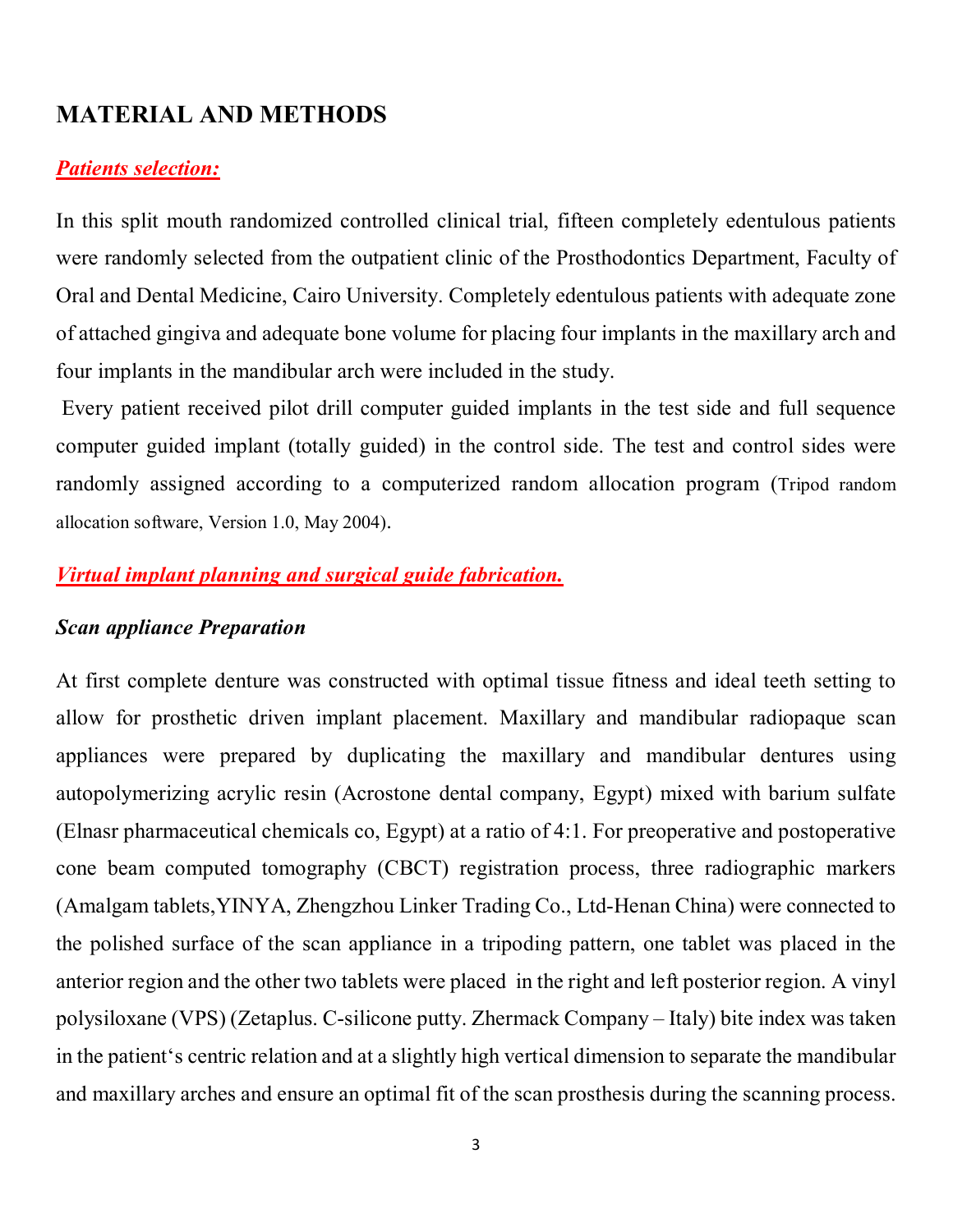A preoperative CBCT scan ( I-CAT 17-19, Imaging Sciences International, Hatfield, PA, USA.) was taken for the patient's maxillary and mandibular arches with the scan appliance and interocclusal bite index in their position in patient's mouth.

#### *Virtual implant planning*

After CBCT scan, the DICOM images were then imported in Mimics10.01® software (Materialize incorporation, Belgium.) to be reformatted into axial, panoramic, cross sectional and three dimensional images. Virtual implant models  $3.7\times10$  mm and  $3.7\times12$  mm were used for posterior and anterior implants respectively. The virtual implants were evenly planned in the dental arch for better stress distribution where two implants were planned in the lateral incisor area and the other two implants were planned in the second premolar area. After accepting the implants positions, the positions of the three fixation screws were planned to be equally distributed anteriorly and posteriorly in the dental arch. According to the position of the planned implants, the 3D virtual surgical stent was segmented (Figure 1) and exported as STL file to be processed by rapid prototyping unit where selective laser sintering was used to build the stent from poly-amide material. Metallic sleeves with the same diameter of the final drill (3.7) were then fitted into the planned holes of the fabricated stent which was ready for the surgical procedures.



Figure 1: The virtual surgical guide (A) the virtual surgical guide with dental implants and fixation screws in place (B) the final virtual surgical guide before exporting as STL file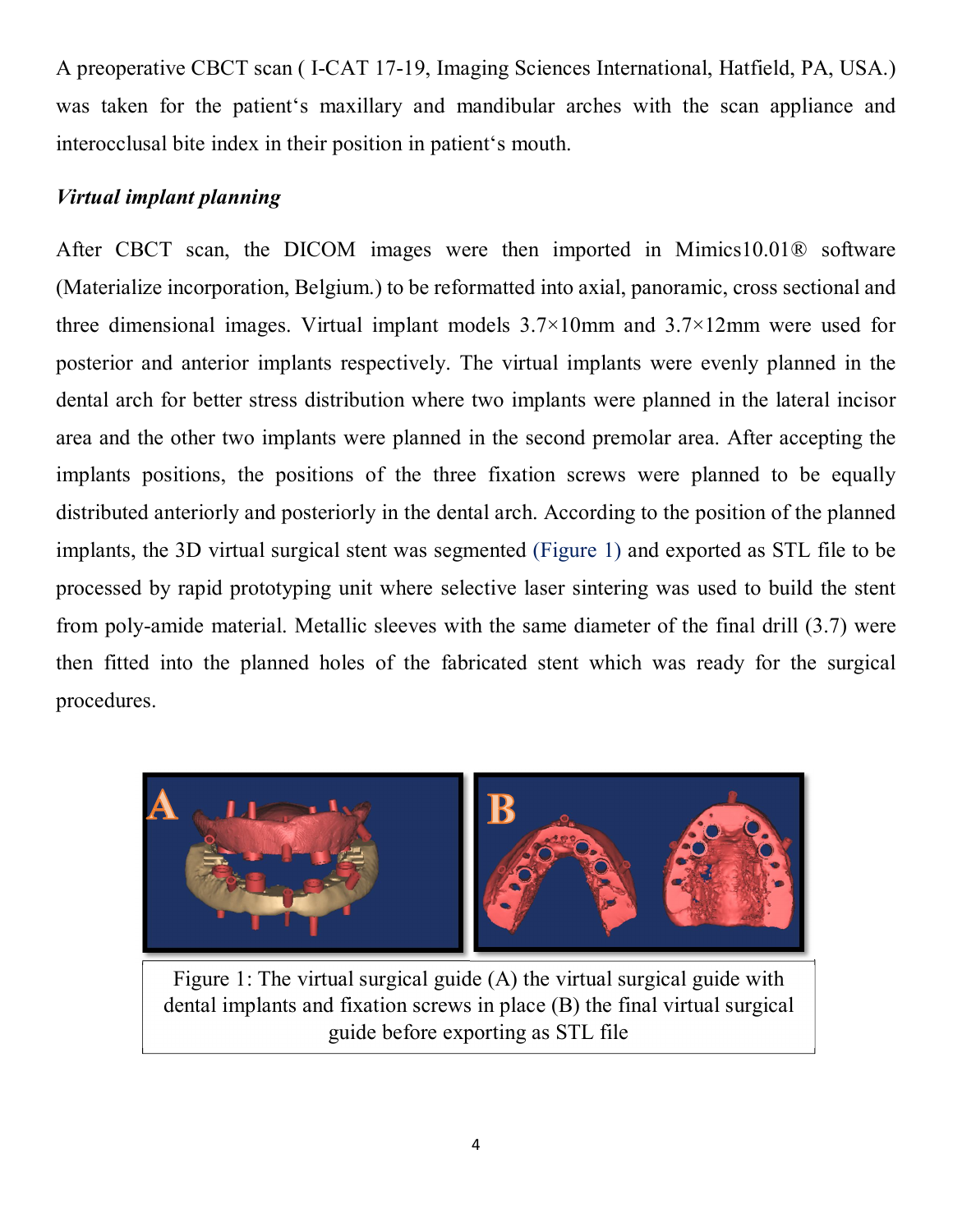#### *Surgical implant placement procedures.*

After local anesthesia injection, Implant installation was performed according to DENTIS Guide procedures (DENTIS Guide, dentis-korea). The surgical guide was fixed in place on the supporting mucosa by PVS bite index in patient's centric relation with the opposing denture and it was fixed to the underlying bone by three equally distributed anchor pins (Figure 2). For the full sequence guided surgical side (control side), osteotomy preparation and implant installation were guided with the surgical guide. For the single drill guided surgical side (test side), only pilot drilling performed with the surgical guide, while the rest of the drilling and implant installation were performed free hand.

With the surgical guide in place, implants were inserted in the control side to a specific depth due to the vertical stop on the fixture mount. To complete the osteotomy for the intervention side, the surgical stent was removed, free hand manual drilling and implant placement was completed as in the conventional manner. Because the surgery was flapless, the required depth was estimated visually by the measured mucosal thickness on preoperative CBCT. The patients were allowed to wear their dentures at the day of the surgery as the surgery was flapless. After 4 months second stage surgery was scheduled for implants exposure and finally the patients were supplied by screw retained prosthesis.



Figure 2: bite index and Screw fixation of the surgical guide.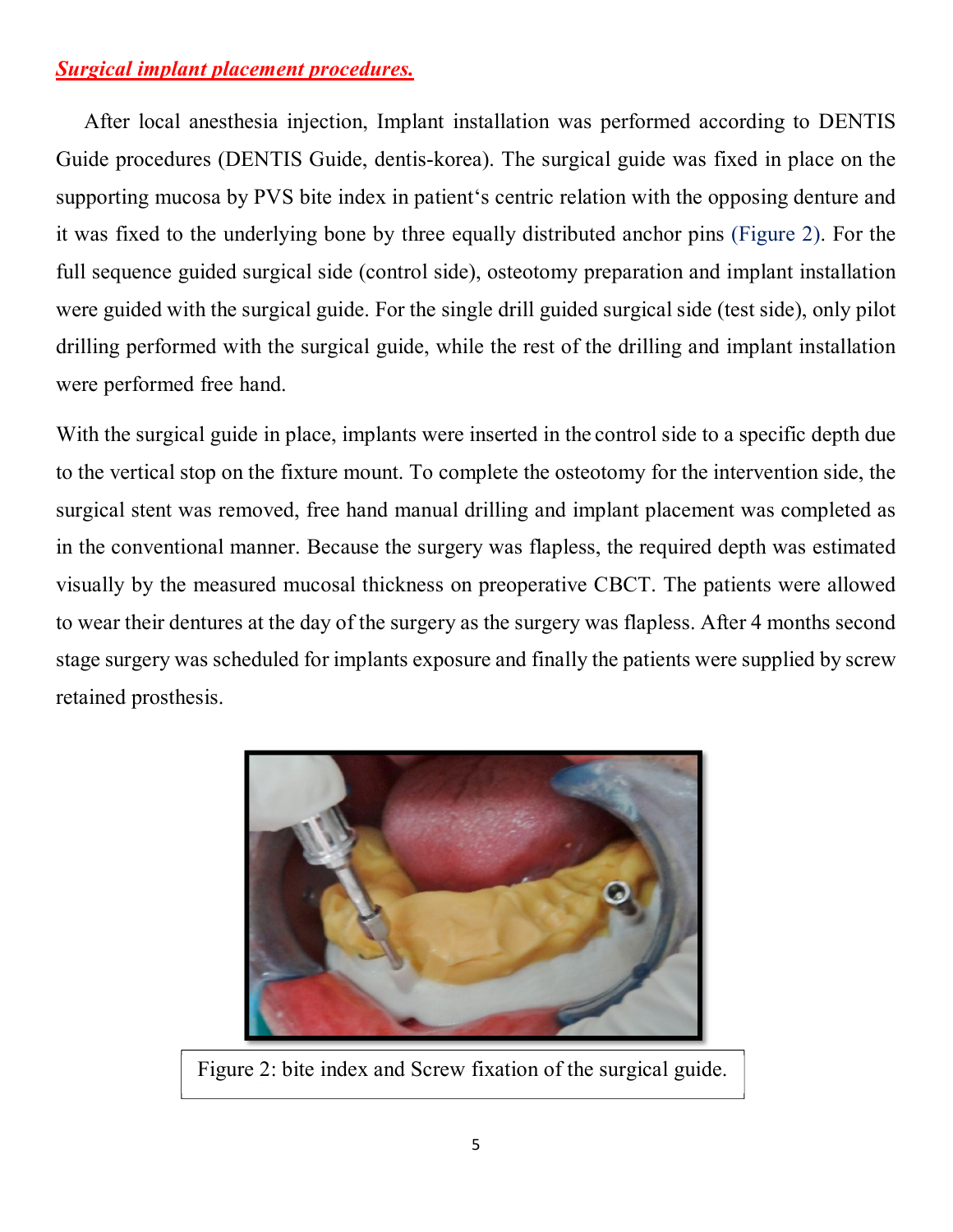#### *Accuracy assessment*

In this study, two observers separately reported the measurements regarding the accuracy of the dental implants to overcome the inter-examiner variability. Within one week after implant placement, postoperative CBCT scan was taken for the patients with the same preoperative scan prosthesis and interocclusal bite index. STL registration and superimposition of the pre and postoperative CBCT scans were performed by the help of the same radiopaque markers (Amalgam tablets) of the two scans.

Accuracy was assessed by measuring the deviation between the planned and placed implants in the mesio-distal plane and bucco-lingual plane. Four deviation parameters were defined on each plane (global linear, lateral, vertical, and angular). The four diameters were measured for the coronal and apical center except for the angular deviation. On the mesio-distal plane, coronal, apical and angular deviations were measured on the panoramic view. Deviation measurements for bucco-lingual plane were performed on the axial view (to detect global linear, and lateral deviation) and the cross sectional view (to detect angular deviation and depth deviation).

#### **Statistical analysis**

All accuracy measurements of each group of implants were described in terms of mean and standard deviation (SD). Wilcoxon Signed-Rank test was used to assess the difference in means of accuracy measurements in comparing between pilot and full sequence implants. The significance level was verified at  $P \leq 0.05$ . The results were considered to be statistically significant if p-value was less than 0.05. Also 95% confidence intervals were reported.

#### **RESULTS**

A total of 120 implants were analyzed by comparing the preoperatively planned and actually placed implants. The mean values for the linear and angular deviation changes in the buccolingual and mesiodistal direction are listed in table (1).

By using a Wilcoxon Rank Sum test, there was no statistically significant difference between pilot and full sequence implants in all parameters except the angular deviation in the buccolingual direction, where pilot implants showed slightly greater deviation (1.8º).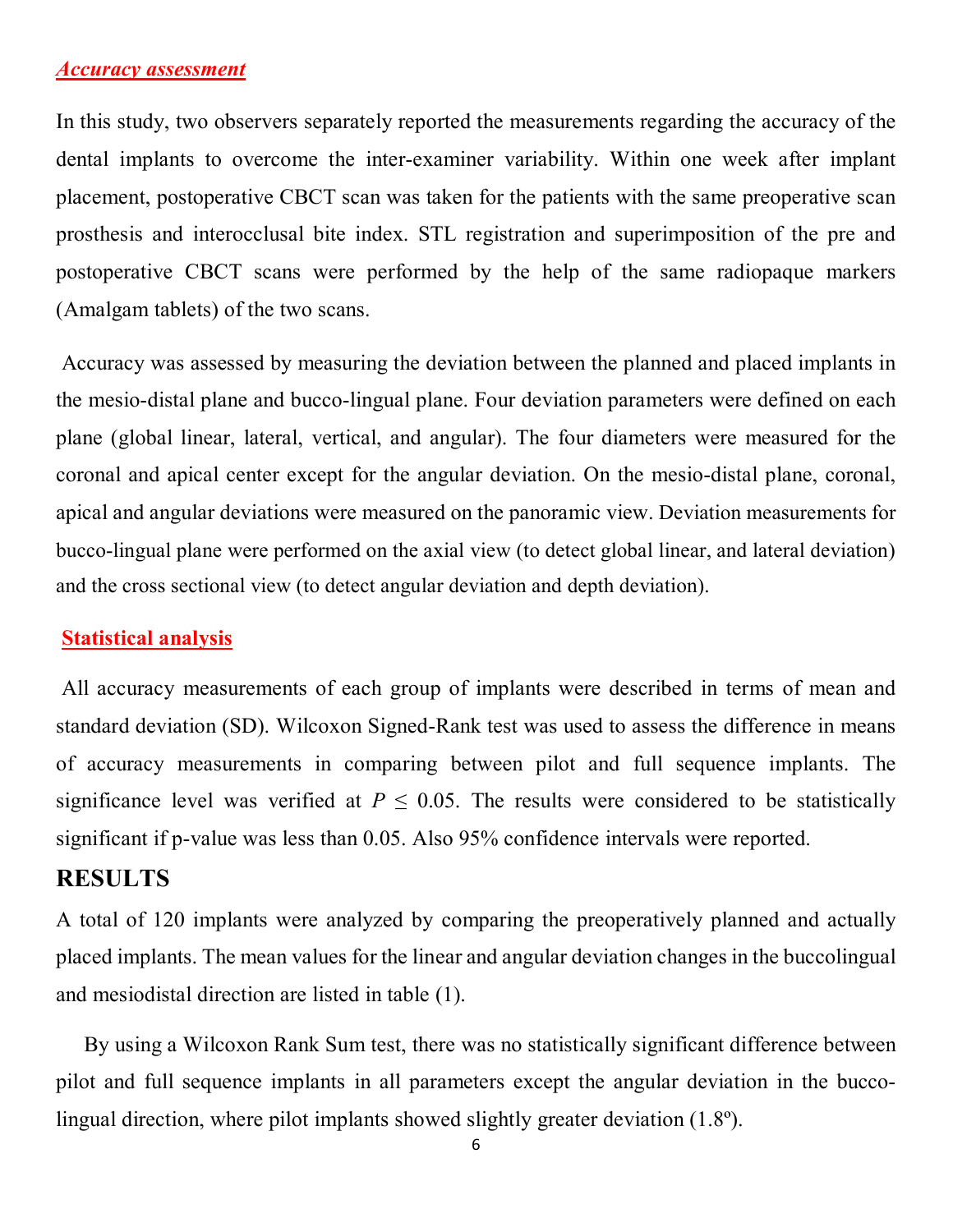| <b>Measurement</b> |         |                              | <b>Pilot</b> |           | <b>Full sequence</b> |           | <b>Wilcoxon Rank Sum test</b> |           | Interpretation*** |
|--------------------|---------|------------------------------|--------------|-----------|----------------------|-----------|-------------------------------|-----------|-------------------|
|                    |         |                              | Mean         | <b>SD</b> | Mean                 | <b>SD</b> | W<br>coefficient *            | p-value** |                   |
| Mesio-distal       | Coronal | Global<br>linear             | 1.27         | 0.64      | 1.40                 | 0.58      | 1387.5                        | 0.2323    | No difference     |
|                    |         | Lateral<br>deviation         | 0.66         | 0.56      | 0.70                 | 0.51      | 1474                          | 0.4853    | No difference     |
|                    |         | <b>Vertical</b><br>deviation | 0.79         | 0.61      | 0.96                 | 0.65      | 1354                          | 0.1655    | No difference     |
|                    | Apical  | <b>Global</b><br>linear      | 1.69         | 0.98      | 1.43                 | 0.62      | 1763                          | 0.339     | No difference     |
|                    |         | Lateral<br>deviation         | 0.95         | 0.85      | 0.91                 | 0.60      | 1474                          | 0.4853    | No difference     |
|                    |         | <b>Vertical</b><br>deviation | 0.67         | 0.55      | 0.79                 | 0.57      | 1380.5                        | 0.2169    | No difference     |
|                    | Angular |                              | 5.28         | 3.57      | 3.86                 | 2.15      | 1898                          | 0.08338   | No difference     |
| Bucco-lingual      | Coronal | <b>Global</b><br>linear      | 1.16         | 0.54      | 1.09                 | 0.55      | 1709.5                        | 0.5164    | No difference     |
|                    |         | Lateral<br>deviation         | 0.60         | 0.41      | 0.58                 | 0.48      | 1716                          | 0.4925    | No difference     |
|                    |         | <b>Vertical</b><br>deviation | 0.82         | 0.60      | 0.95                 | 0.71      | 1467.5                        | 0.4617    | No difference     |
|                    | Apical  | Global<br>linear             | 1.55         | 0.92      | 1.21                 | 0.57      | 1902.5                        | 0.07887   | No difference     |
|                    |         | Lateral<br>deviation         | 0.68         | 0.55      | 0.63                 | 0.49      | 1670.5                        | 0.6709    | No difference     |
|                    |         | <b>Vertical</b><br>deviation | 0.69         | 0.55      | 0.76                 | 0.69      | 1581                          | 0.9336    | No difference     |
|                    | Angular |                              | 4.95         | 3.13      | 3.08                 | 1.87      | 2212.5                        | 0.000404  | Difference exists |

## **Table (1): Accuracy measurements of both Pilot and Full sequence implants**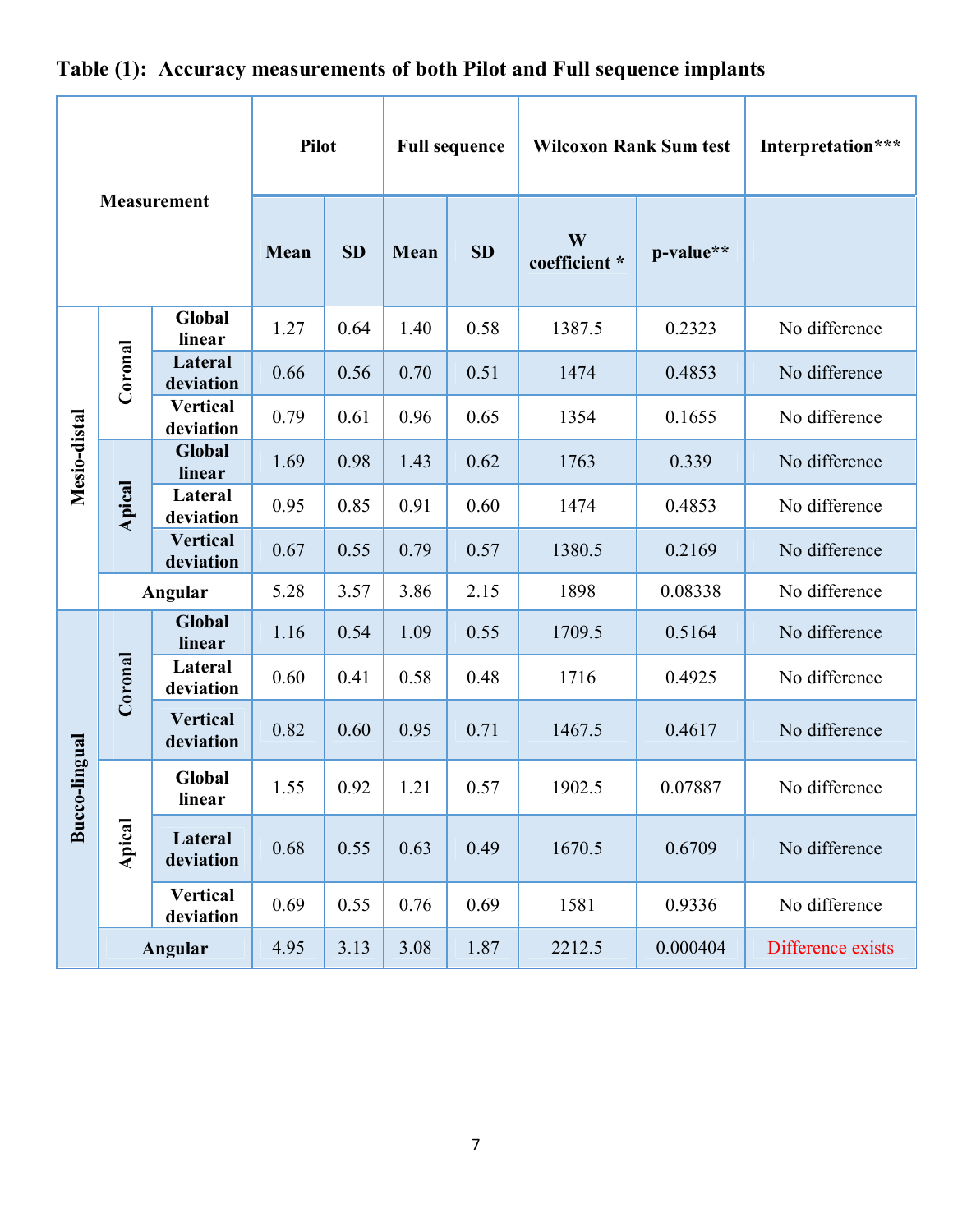### **DISCUSSION**

In this study the present results showed that the mean values at the implant shoulder for the freehand final drilling, and full guided implant insertion groups were 1.27 and 1.40 mm, respectively. At the implant apex, they were1.69 and 1.43 mm, respectively. For the angular deviation they were5.28 and 3.86, respectively. These value are comparable to the values reported in a systematic review<sup>14</sup> investigating the accuracy and clinical performance of static computerassisted implant surgery. It was found that the overall average deviation at the implant entry point was 1.12 mm, and 1.39 mm at the apex. The average angular deviation was 3.89 degrees.

In this study, it was found that there was no statistically significant difference in the linear deviation between implants inserted using the pilot drill guided surgical protocol and that inserted using the full sequence guided surgical protocol. Only there was a statistically significant difference in the angular deviation in the bucco-lingual direction, showing slight more deviation for implants inserted using the pilot drill guided surgical protocol, where the mean of the differences was 1.8º which is considered clinically irrelevant.

Behneke et al<sup>15</sup> found that free hand final drilling, results in significantly less accuracy than full sequence drilling. Compared with the freehand final drilling site preparation, a reduction of maximum deviation of 0.3 and 0.6 mm was achieved with the fully guided technique for the implant shoulder and the apex reference points, respectively. The contradiction between their results and the results reported in the present study might be attributed to the study design, sample size and type of guide support. The present study investigated tissue supported guides compared to tooth supported guides for *Behneke et al*. The deformation that might occurred with tissue supported guides might have masked the difference between the two groups. The present study was a split mouth design for 120 implants with true allocation and blinding during measurements while *Behneke et al* reported retrosoective data for only 46 implants with no true randomization and blinding.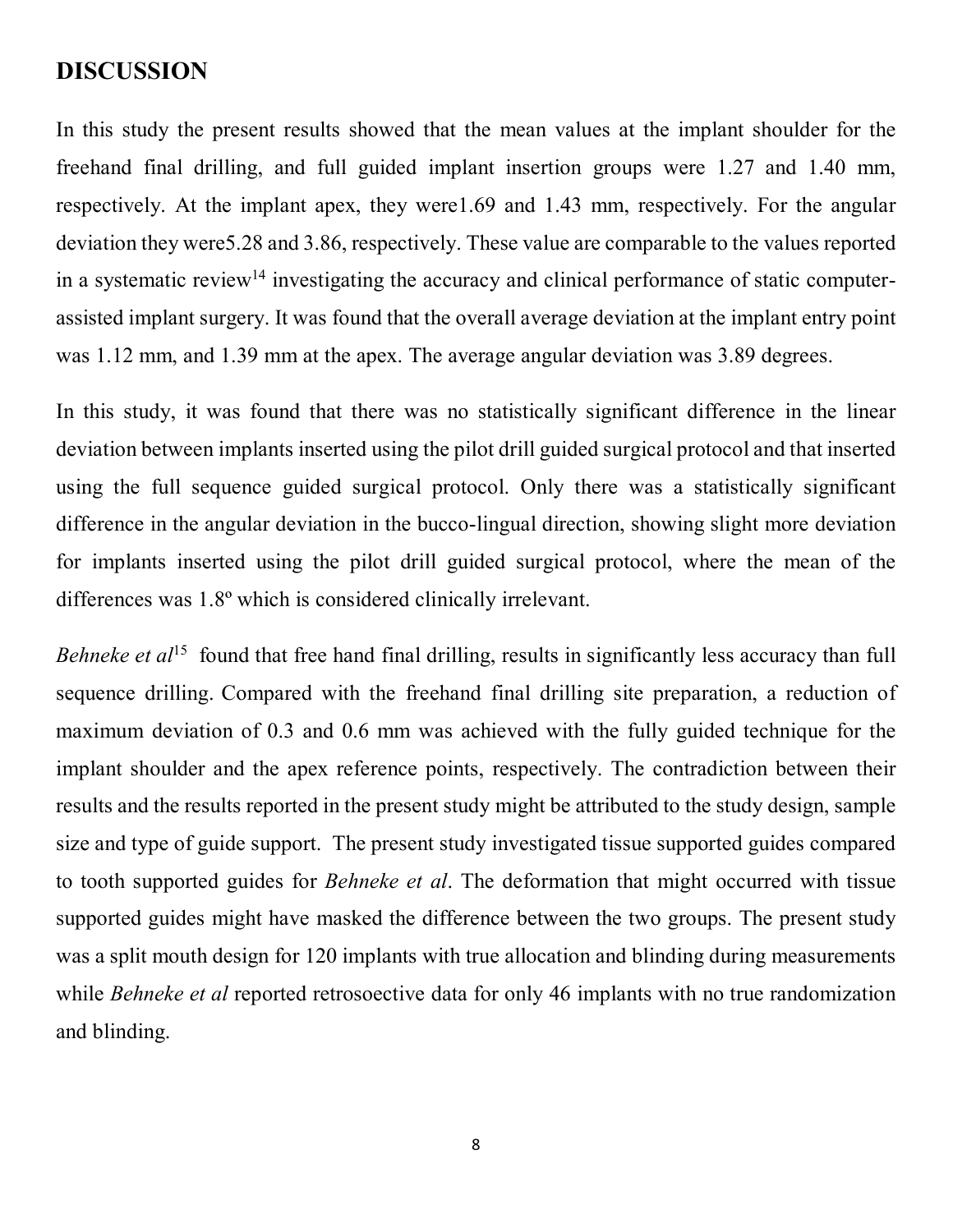Based on these results, it seems that pilot drill guided surgical protocol can be replaced by full sequence guided surgical protocol especially in cases with limited mouth opening as it provide more accessibility with lower cost. However, in cases with a close relationship to the vital structures or low bony quality, fully guided system is advisable to avoid slight movements of the hand during drilling and implant insertion<sup>16</sup>.

### **CONCLUSION**

Computer aided tissue supported surgical guide allows for accurate placement of implants designed by virtual planning. There was no statistical significant difference between implants placed using guided pilot drilling and full sequence guided drilling in the linear deviation. There was a statistical significant difference between implants placed using guided pilot drilling and full sequence guided drilling in the angular deviation in the bucco-lingual plane. However, the difference was not clinically relevant. Further investigations could be done to investigate other technical and procedure related factors that may affect the transfer accuracy of the preoperative virtual plan to the surgical field.

## **REFERENCES**

- 1. Dreiseidler, Timo, et al. "Accuracy of a newly developed integrated system for dental implant planning." Clinical oral implants research 20.11 (2009): 1191-1199.
- 2. Vercruyssen, Marjolein, et al. "The use of CT scan based planning for oral rehabilitation by means of implants and its transfer to the surgical field: a critical review on accuracy." Journal of oral rehabilitation 35.6 (2008): 454-474.
- 3. Yong, Loong Tee, and Peter K. Moy. "Complications of Computer‐Aided‐ Design/Computer‐Aided‐Machining‐Guided (NobelGuide™) Surgical Implant Placement: An Evaluation of Early Clinical Results." Clinical implant dentistry and related research 10.3 (2008): 123-127.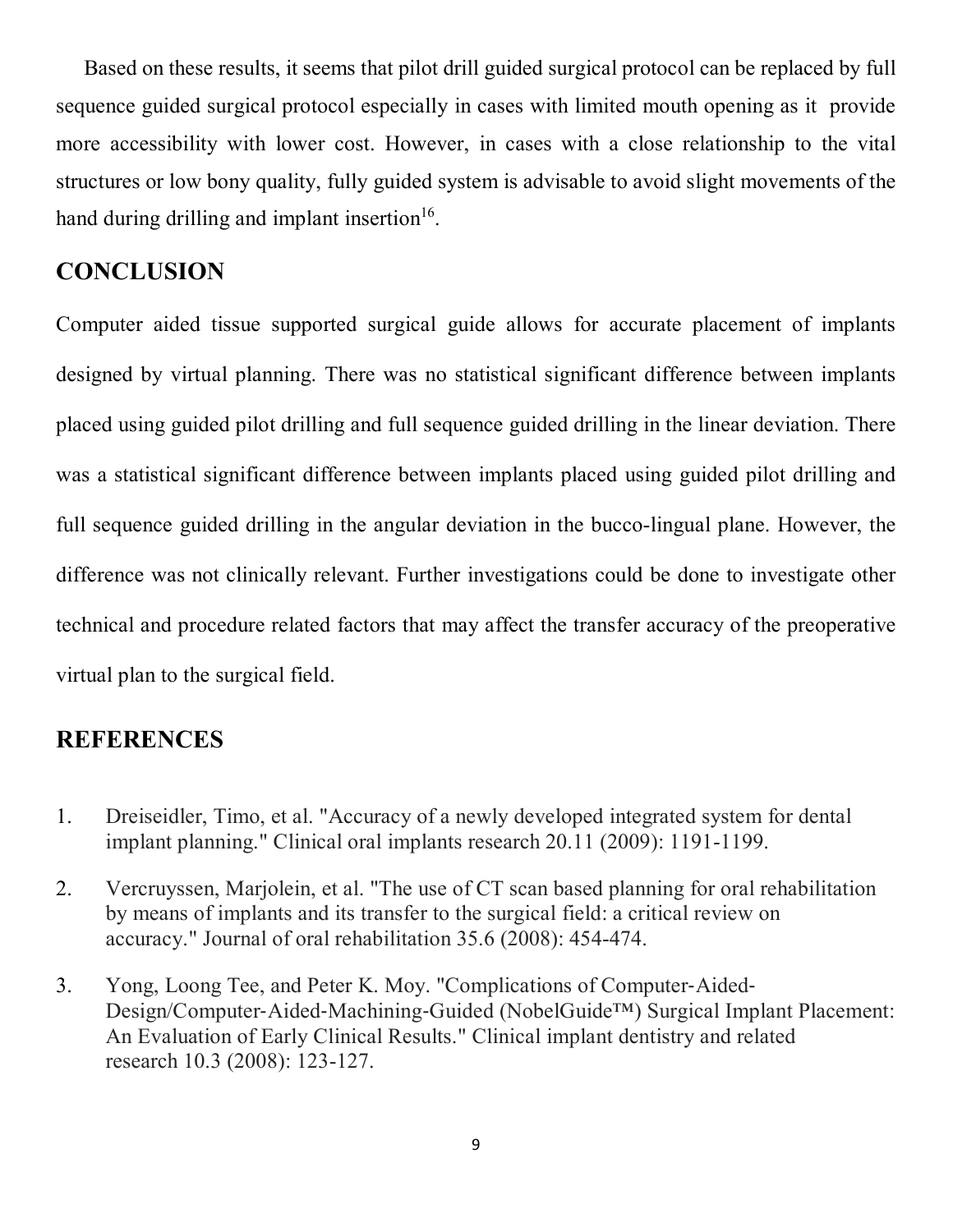- 4. Tardieu, Philippe B., and Alan L. Rosenfeld, eds. The art of computer-guided implantology. Quintessence Pub., 2009.
- 5. Van Assche, Nele, et al. "Accuracy of implant placement based on pre‐surgical planning of three‐dimensional cone‐beam images: a pilot study." Journal of clinical periodontology 34.9 (2007): 816-821.
- 6. Cassetta, M., et al. "Depth deviation and occurrence of early surgical complications or unexpected events using a single stereolithographic surgi-guide." International journal of oral and maxillofacial surgery 40.12 (2011): 1377-1387.
- 7. Klein, M., and M. Abrams. "Computer-guided surgery utilizing a computer-milled surgical template." Practical procedures & aesthetic dentistry: PPAD13.2 (2001): 165-9.
- 8. Koop, Richard, et al. "Tolerance within the sleeve inserts of different surgical guides for guided implant surgery." Clinical oral implants research 24.6 (2013): 630-634.
- 9. D'haese, Jan, et al. "A prospective study on the accuracy of mucosally supported stereolithographic surgical guides in fully edentulous maxillae."Clinical implant dentistry and related research 14.2 (2012): 293-303.
- 10. Orentlicher, Gary, Douglas Goldsmith, and Marcus Abboud. "Computer-guided planning and placement of dental implants." Atlas of the Oral and Maxillofacial Surgery Clinics 20.1 (2012): 53-79.
- 11. Verhamme, Luc M., et al. "A Clinically Relevant Accuracy Study of Computer-Planned Implant Placement in the Edentulous Maxilla Using Mucosa‐Supported Surgical Templates." Clinical implant dentistry and related research 4.3 (2013):50-56.
- 12. Widmann, Gerlig, and Reto Josef Bale. "Accuracy in computer-aided implant surgery--a review." The International journal of oral & maxillofacial implants21.2 (2005): 305-313.
- 13. Behneke, Alexandra, Matthias Burwinkel, and Nikolaus Behneke. "Factors influencing transfer accuracy of cone beam CT‐derived template‐based implant placement." Clinical oral implants research 23.4 (2012): 416-423.
- 14. Jung, Ronald E., et al. "Computer technology applications in surgical implant dentistry: a systematic review." Int J Oral Maxillofac Implants 24.7 (2009): 92-109.
- 15. Behneke, Alexandra, Matthias Burwinkel, and Nikolaus Behneke. "Factors influencing transfer accuracy of cone beam CT‐derived template‐based implant placement." Clinical oral implants research 23.4 (2012): 416-423.